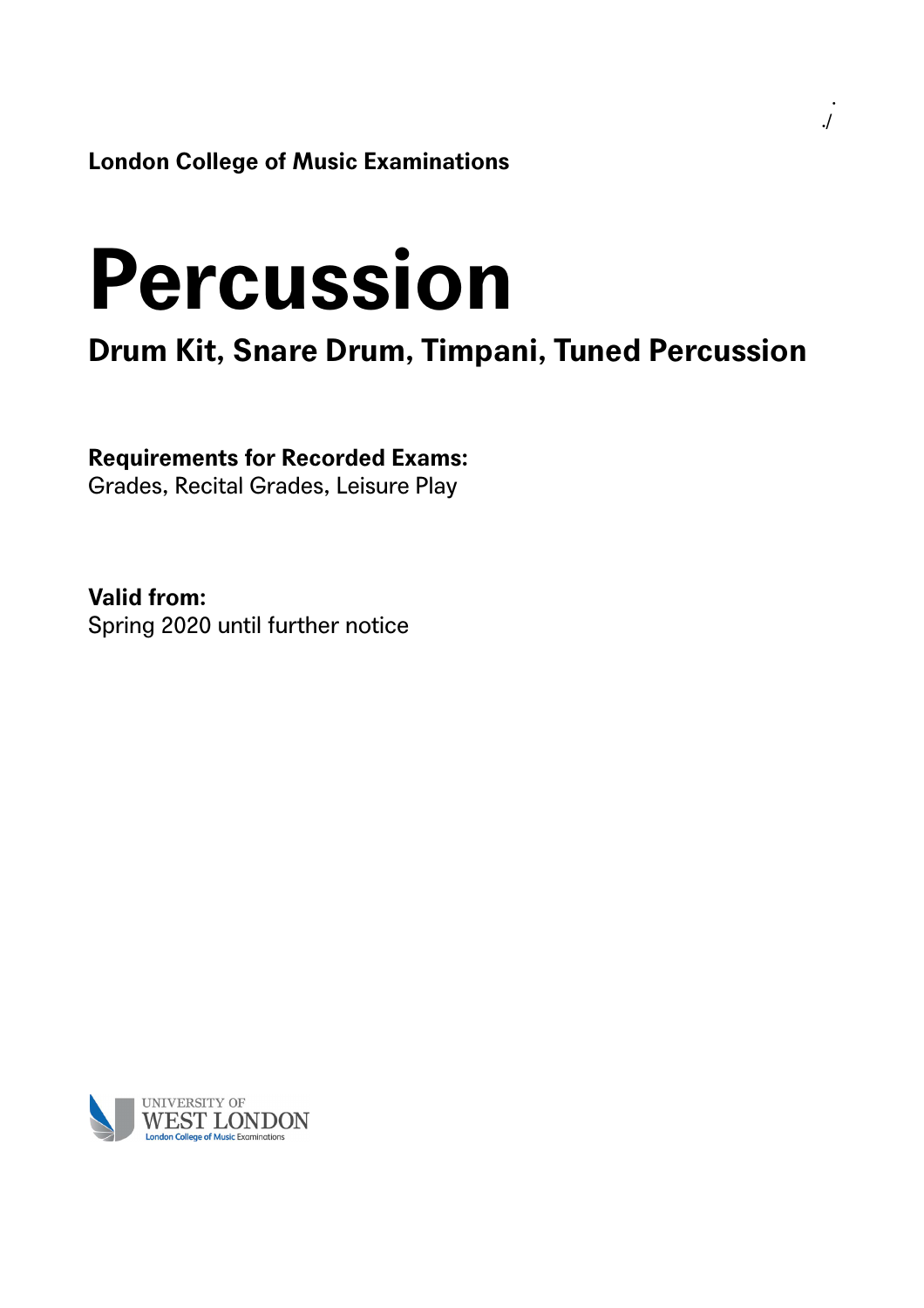# **Contents**

| 1. Overview                   |   |  |
|-------------------------------|---|--|
| 2. Entry details              |   |  |
| 3. Recorded Exam Requirements | 2 |  |
| 3.1 Graded Exams              | 2 |  |
| 3.2 Recital Grades            | 3 |  |
| 3.3 Leisure Play              |   |  |
| 4. Submission Guidelines      |   |  |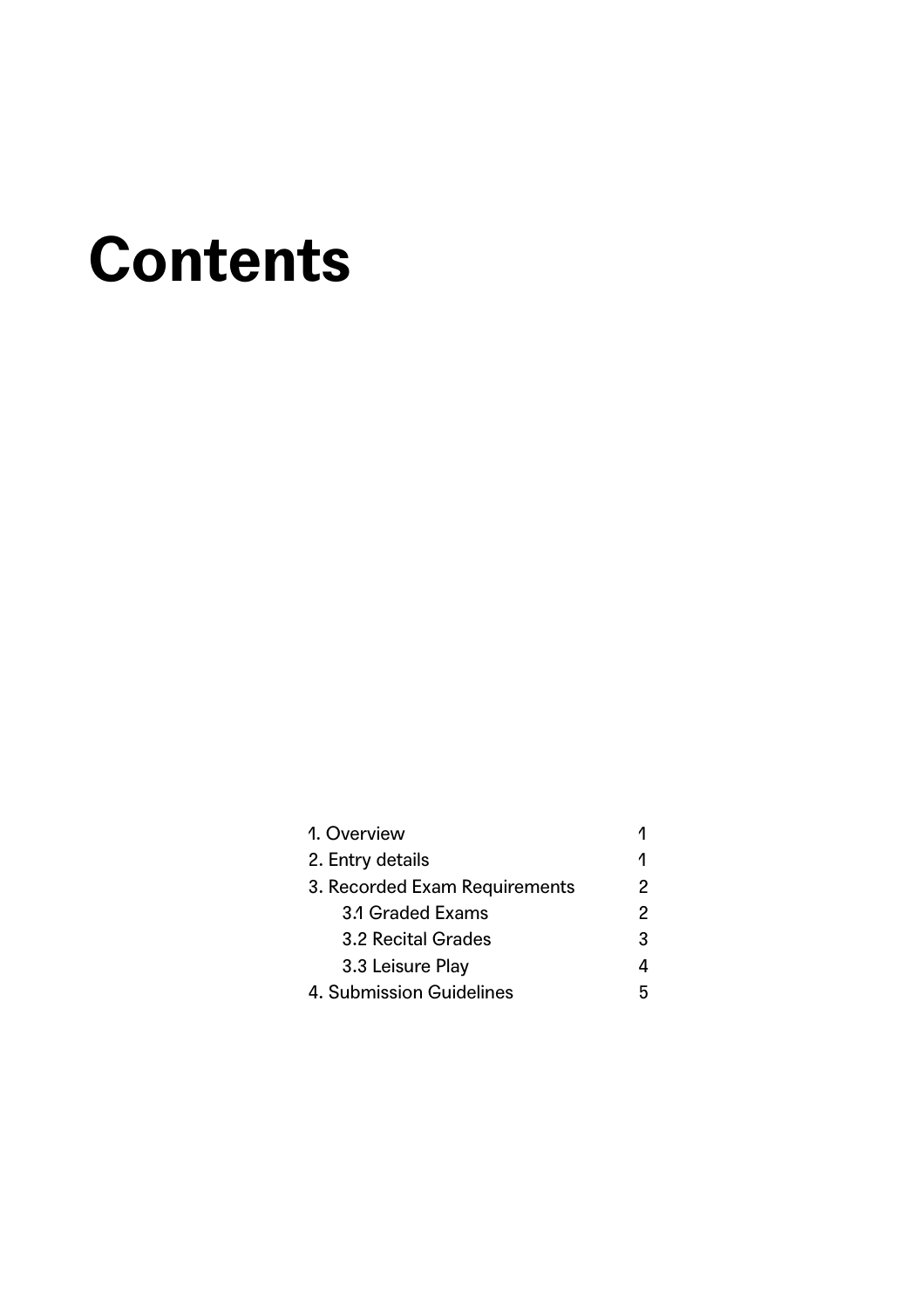### **1. Overview**

In response to the ongoing COVID-19 pandemic, London College of Music Examinations is offering recorded alternatives in order to assess the work candidates have prepared for the Spring 2020 exam session.

The following exam alternatives provide the opportunity for the assessment of musical performance, whereby candidates upload a video file of their performance, rather than attending an examination venue. Performances are assessed by trained LCME examiners, using the same standards and criteria as are used for face-to-face, live exams. This offers candidates a reliable, independent, regulated assessment of their performance standard, while benefitting from the flexibility allowed by the submission process.

## **2. Entry Details**

Candidates entered for a face-to-face exam in the Spring 2020 session may choose to switch to a recorded exam at no additional cost. Once candidates have recorded their exams, they can be uploaded via the LCME website. Please see *submission guidelines* **(page 5)** for details.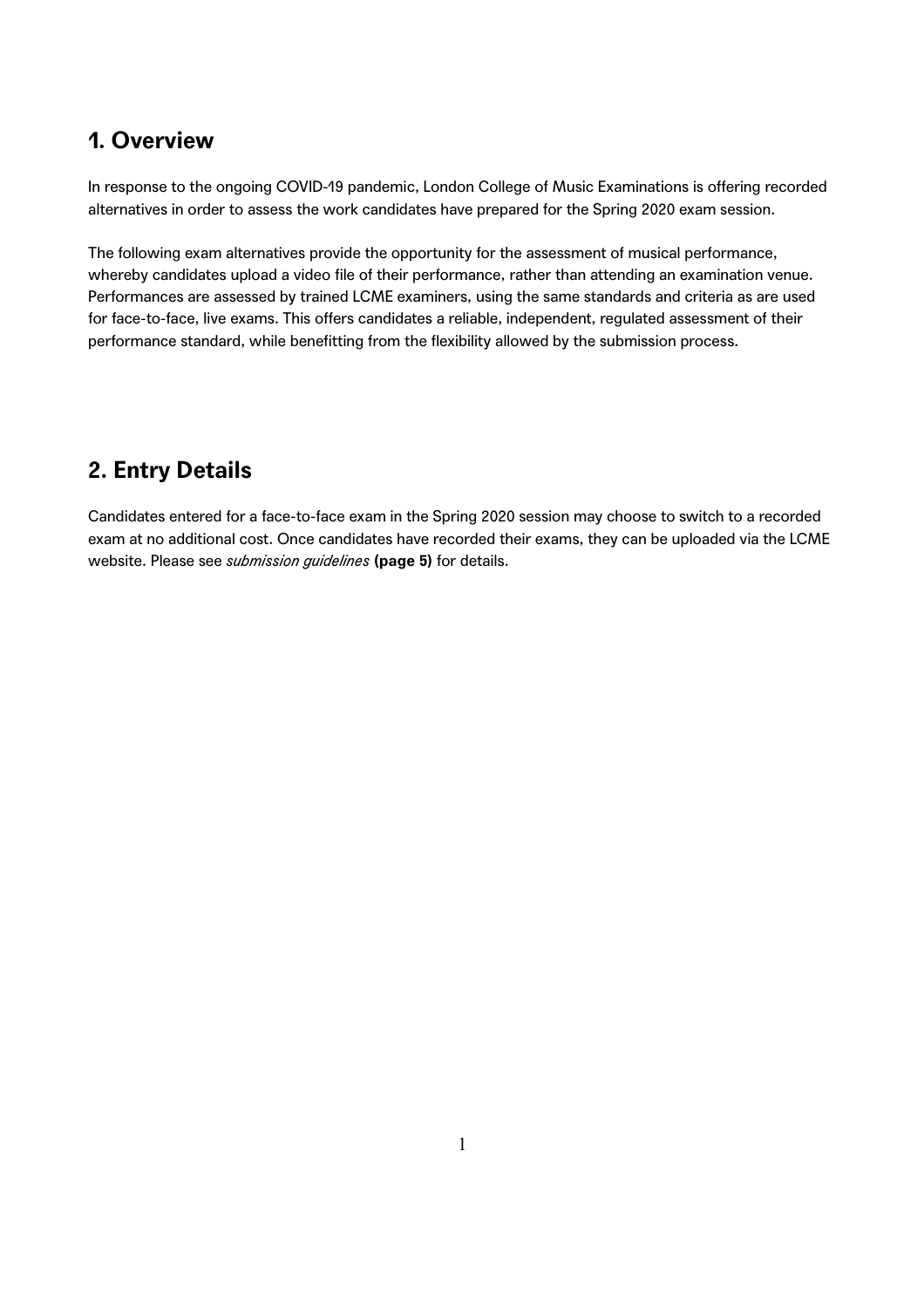# **3.1 Recorded Exam Requirements (Grades 1-8)**

A recorded submission alternative for candidates who have entered for graded exams (grades 1-8)

#### **Component 1: Performance**

 Performance of the set Technical Work for the grade (see *Technical Work and Discussion Requirements* on the LCME website)

AND

 Candidates are required to perform 3 pieces. All pieces must be selected from the set list from the relevant LCME grade or from the set list for the equivalent grade syllabus of another accredited exam board.

#### **Component 2: Discussion**

Set questions for each grade in response to the pieces performed by the candidate and their knowledge of the instrument. Candidates should present their responses orally before or after performing their pieces (see *Technical Work and Discussion Requirements* on the LCME website for details on the Discussion component).

#### **Weighting for examination components**

| Technical Work/ Study | Performance 1 | Performance 2 | Performance 3 | <b>Discussion</b> |
|-----------------------|---------------|---------------|---------------|-------------------|
| 20 %                  | 20 %          | 20 %          | 20 %          | 20%               |

#### **Assessment**

Performances are assessed according to the same standards and criteria as for LCME's graded exams. Refer to the details listed under Performance, in the section *How marks are awarded* in the relevant syllabus.

#### **Regulation**

LCME's recorded exams are regulated in England by Ofqual, and by the corresponding authorities in Wales (Qualifications Wales) and Northern Ireland (CCEA). They have been placed on the Regulated Qualifications Framework (RQF) at Levels 1, 2 and 3.

#### **Submission**

Please see *submission guidelines* (page 5).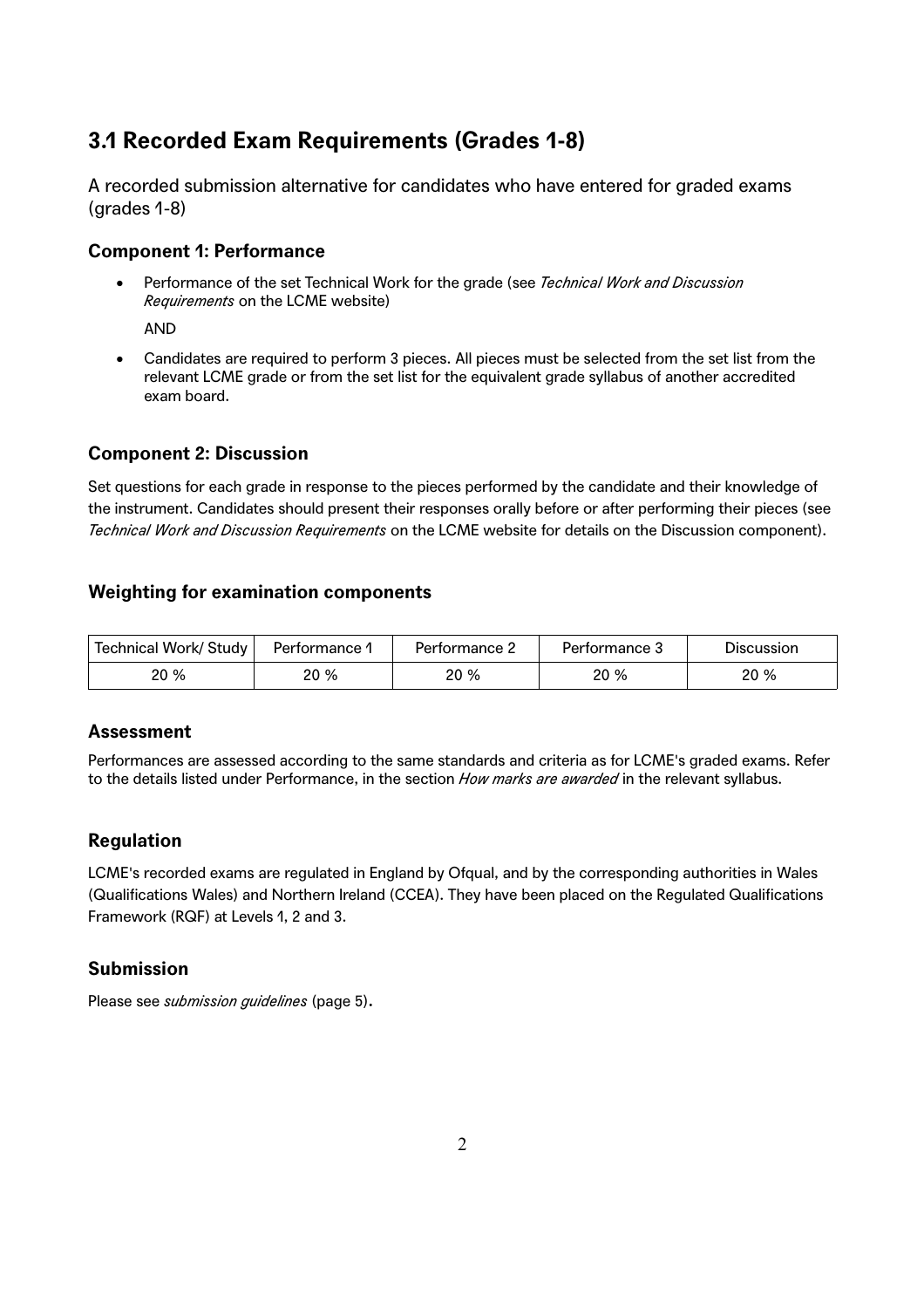# **3.2 Recorded Recital Grade Requirements**

A recorded submission alternative for candidates who have entered for Recital Grade exams (grades 1-8)

#### **Component 1: Performance**

• Candidates perform four pieces, selected from the set lists (A, B and C) for the equivalent grade; there is no requirement to select the pieces from different lists.

#### **Component 2: Performance or Discussion**

Option 1: Performance of an additional piece (requirements as for Component 1)

Option 2: Discussion (see *Technical Work and Discussion Requirements* on the LCME website for details on the Discussion component)

N.B. Please note the Sight Reading option is not available for LCME Recorded Recital Grades.

#### **Weighting for examination components**

| Performance 1 | Performance 2 | Performance 3 | Performance 4 | Performance 5<br>or Discussion |
|---------------|---------------|---------------|---------------|--------------------------------|
| 20 %          | 20 %          | 20%           | 20 %          | 20 %                           |

#### **Assessment**

Performances are assessed according to the same standards and criteria as for LCME's graded exams. Refer to the details listed under Performance, in the section *How marks are awarded* in the relevant syllabus.

#### **Regulation**

LCME's recorded exams are regulated in England by Ofqual, and by the corresponding authorities in Wales (Qualifications Wales) and Northern Ireland (CCEA). They have been placed on the Regulated Qualifications Framework (RQF) at Levels 1, 2 and 3.

#### **Submission**

Please see *submission guidelines* (page 5).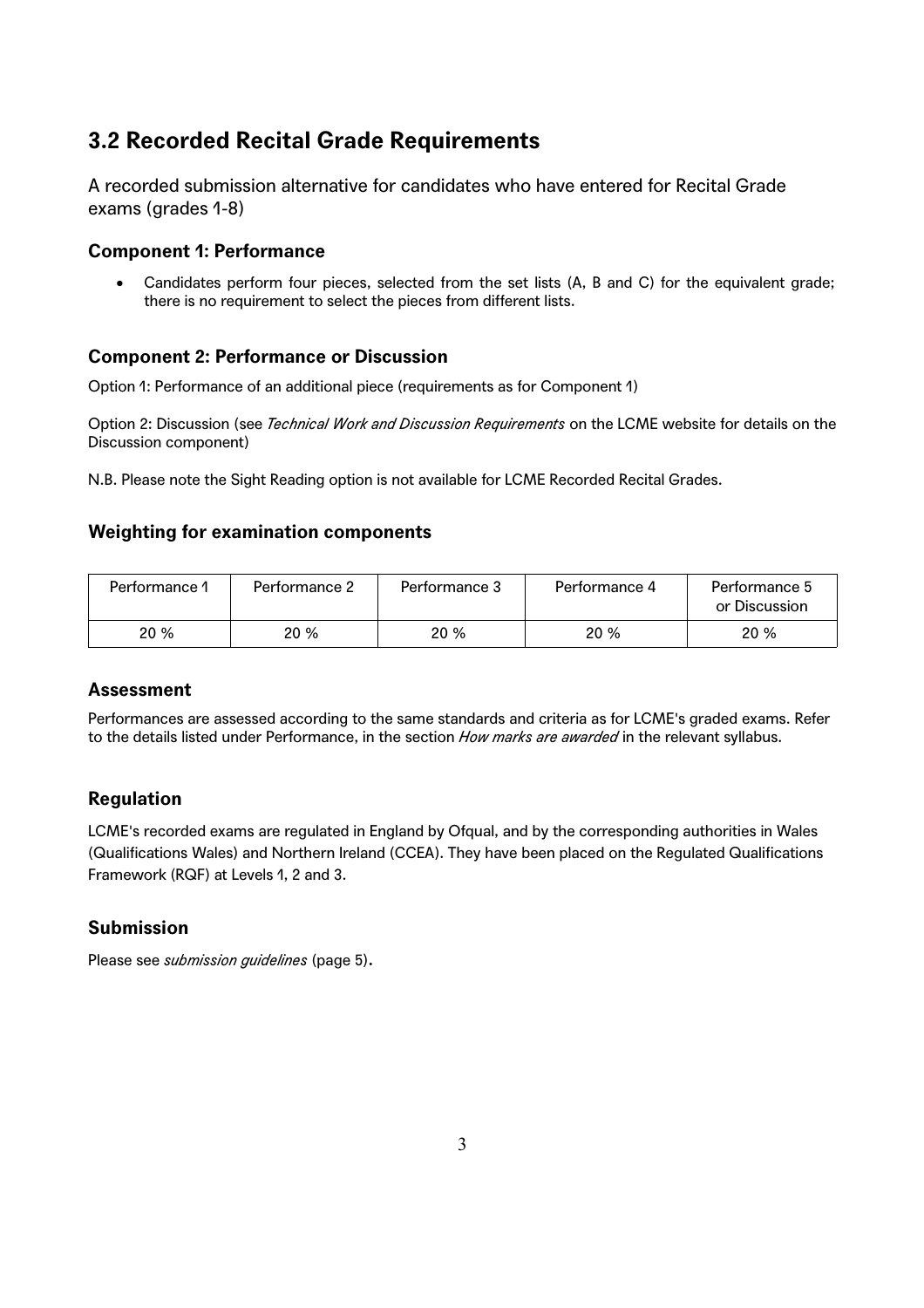# **3.3 Recorded Leisure Play Exam Requirements**

A recorded submission alternative for candidates who have entered for Leisure Play exams

#### **Examination Requirements**

Candidates are required to perform FOUR pieces

At least THREE of these pieces are to be selected from the set lists for the relevant LCME grade or from the set list for the equivalent grade syllabus of another accredited exam board. There is no requirement to select the pieces from different lists, as may be required in the equivalent graded syllabus, but candidates and teachers should endeavour to ensure that the overall programme is contrasted and balanced. There is no requirement to select at least one piece from the LCME Grade Handbook (where available).

The fourth piece may be an own choice, which may be in a jazz, popular or other contemporary style, and/or may be an original or own composition. Candidates should be aware that, if the standard of an own choice piece is significantly easier than that of the equivalent grade, this may be reflected in the marking.

#### **Weighting for examination components**

| <b>Performance 1</b> | <b>Performance 2</b> | <b>Performance 3</b> | Performance 4 |
|----------------------|----------------------|----------------------|---------------|
| 25%                  | 25%                  | 25%                  | 25%           |

#### **Assessment**

Performances are assessed according to the same standards and criteria as for LCME's graded exams. Refer to the details listed under Performance, in the section *How marks are awarded* in the relevant syllabus.

#### **Regulation**

LCME's recorded exams are regulated in England by Ofqual, and by the corresponding authorities in Wales (Qualifications Wales) and Northern Ireland (CCEA). They have been placed on the Regulated Qualifications Framework (RQF) at Levels 1, 2 and 3.

#### **Submission**

Please see *submission guidelines* (page 5).